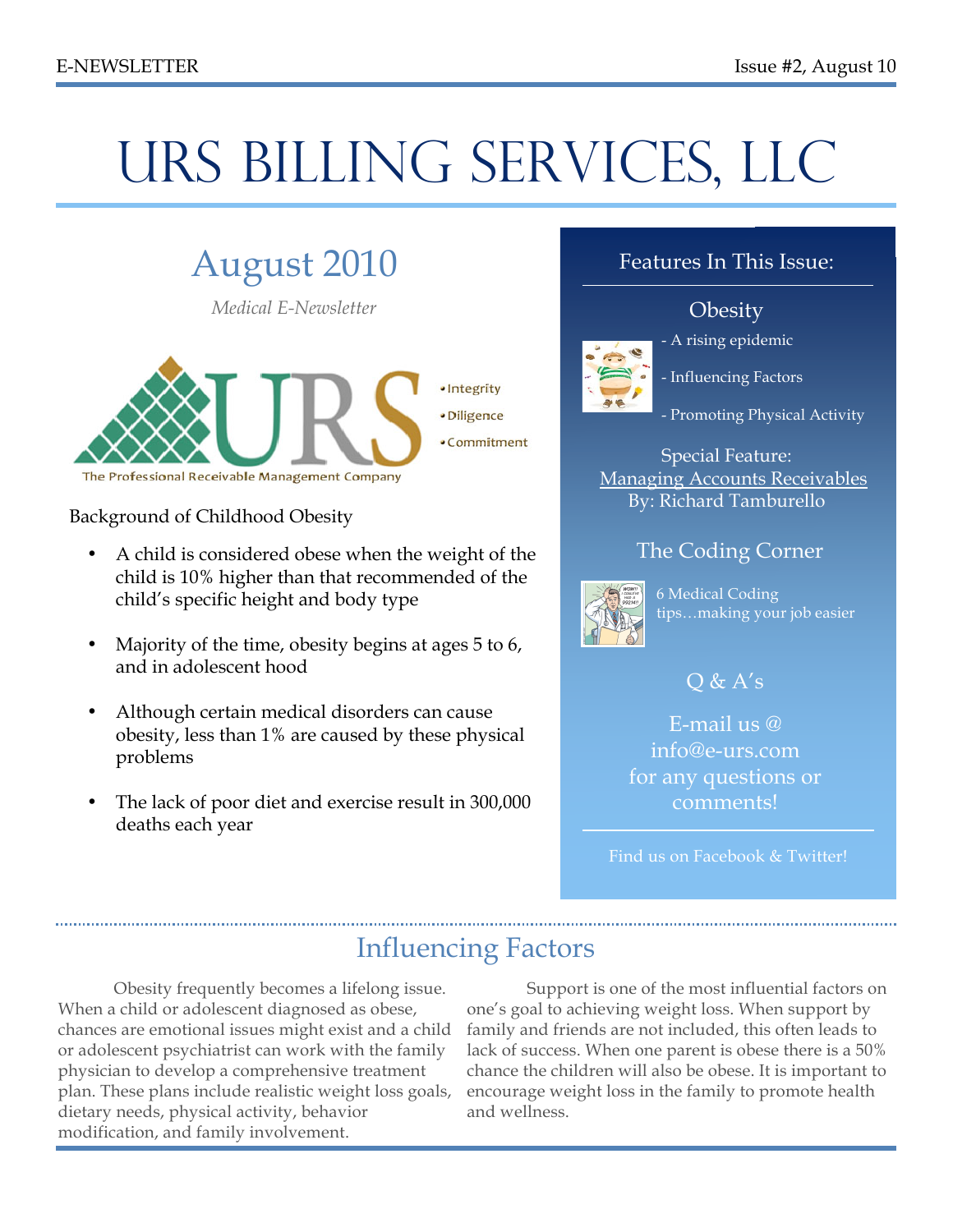### Promoting Physical Activity



Chances are there's a wide range of options in your neighborhood for getting your child to participate in school or youth sports. Many parents see this as an opportunity to get involved in their child's life as well as enhancing his/her own physical abilities. Check your local community center or online to view different events and sports located near you.

#### Upward Sports

American Youth Soccer Organization

Kid's Lacrosse

 Sources: www.aacap.org www.who.int/en www.hhs.gov

### Special Feature

#### Managing Accounts Receivables

#### By: Richard Tamburello

Establishing effective A/R management strategies are critical to the overall financial and operational success of today's medical practices, especially in a time when most insurance `reimbursement rates' are trending downward. Over the next several issues of URS E-Newsletter, I will address several key operational points that will help practices identify financial and practice opportunities along with proven methods for achieving optimal revenues and cash flows. It is unfortunate that many physicians tend to overlook the importance of directly involving themselves in overseeing A/R, primarily because of unfamiliarity and their focus remaining in clinical areas.

In this issue, I present the basic differences between `optimal revenues' and `cash flows'. `Optimal Revenues' and `Cash Flows' are terms often tossed around by many trying to sell a variety of products and services. Let's first address the primary characteristics of `Optimal Revenues' (OR). OR means every possible dollar is collected on the date of service. However, as we can all attest, this rarely, if ever, occurs particularly in today's credit driven economy. Therefore, the challenge is obvious – targeting as close as possible this ideal goal. The financial concept `Cash Flow' (CF) refers to the amount of cash, which remains available, after all required cash outlays are paid in a 30-day period.

*Continued…*